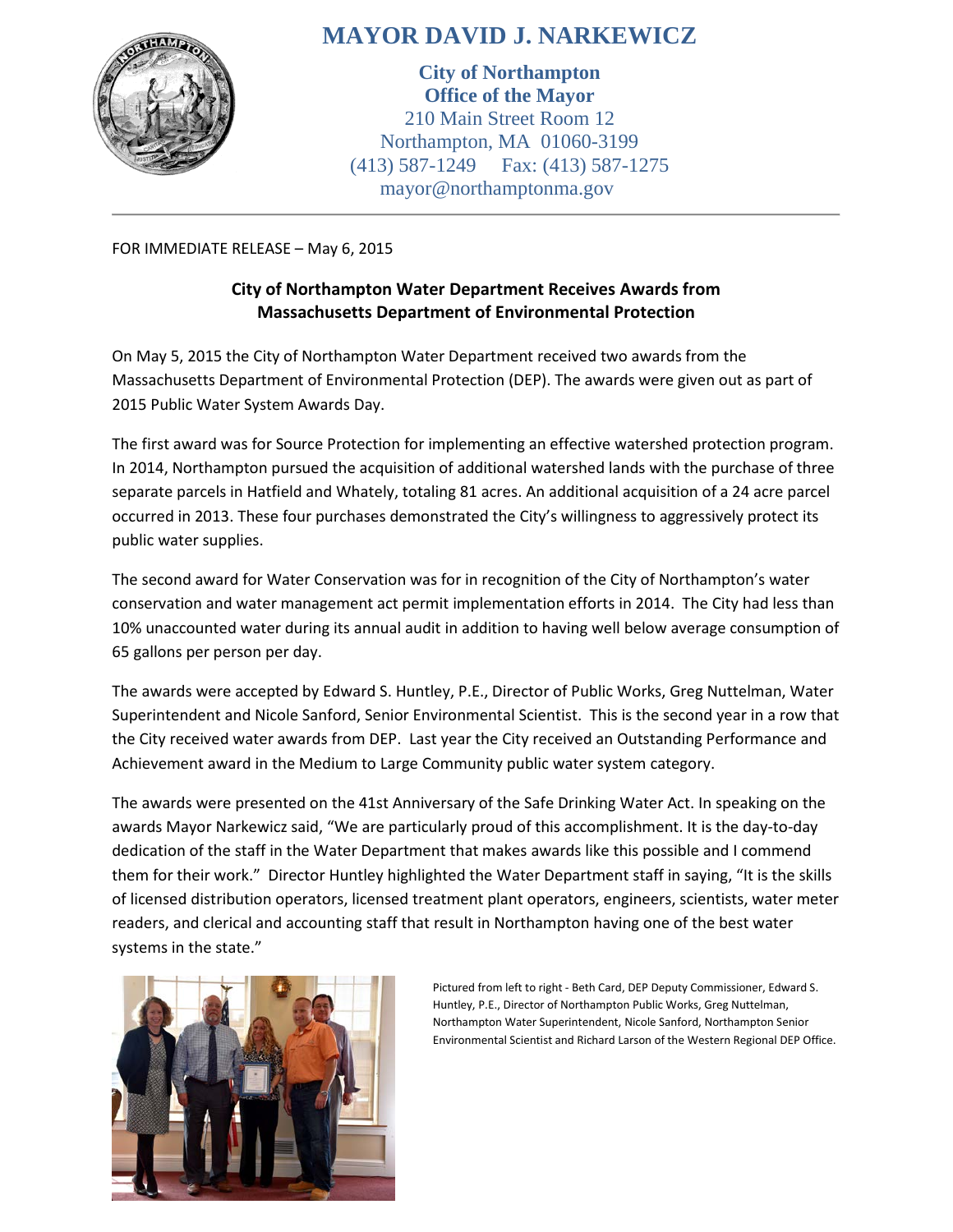

## Northampton Water Department

ON BEHALF OF THE CITIZENS OF THE COMMONWEALTH OF MASSACHUSETTS. I AM PLEASED TO CONFER UPON YOU THIS GOVERNOR'S CITATION IN RECOGNITION OF YOUR DEDICATED SERVICE TO MAINTAINING A SAFE, ABUNDANT SUPPLY OF CLEAN WATER AND IN APPRECIATION OF YOUR COMMITMENT TO PROTECTING THIS VALUABLE NATURAL RESOURCE.

THIS FIRST DAY OF MAY IN THE YEAR 2015

Charles Bard

CHARLES D. BAKER Governor

KARYN E. POLITO Lieutenant Governor